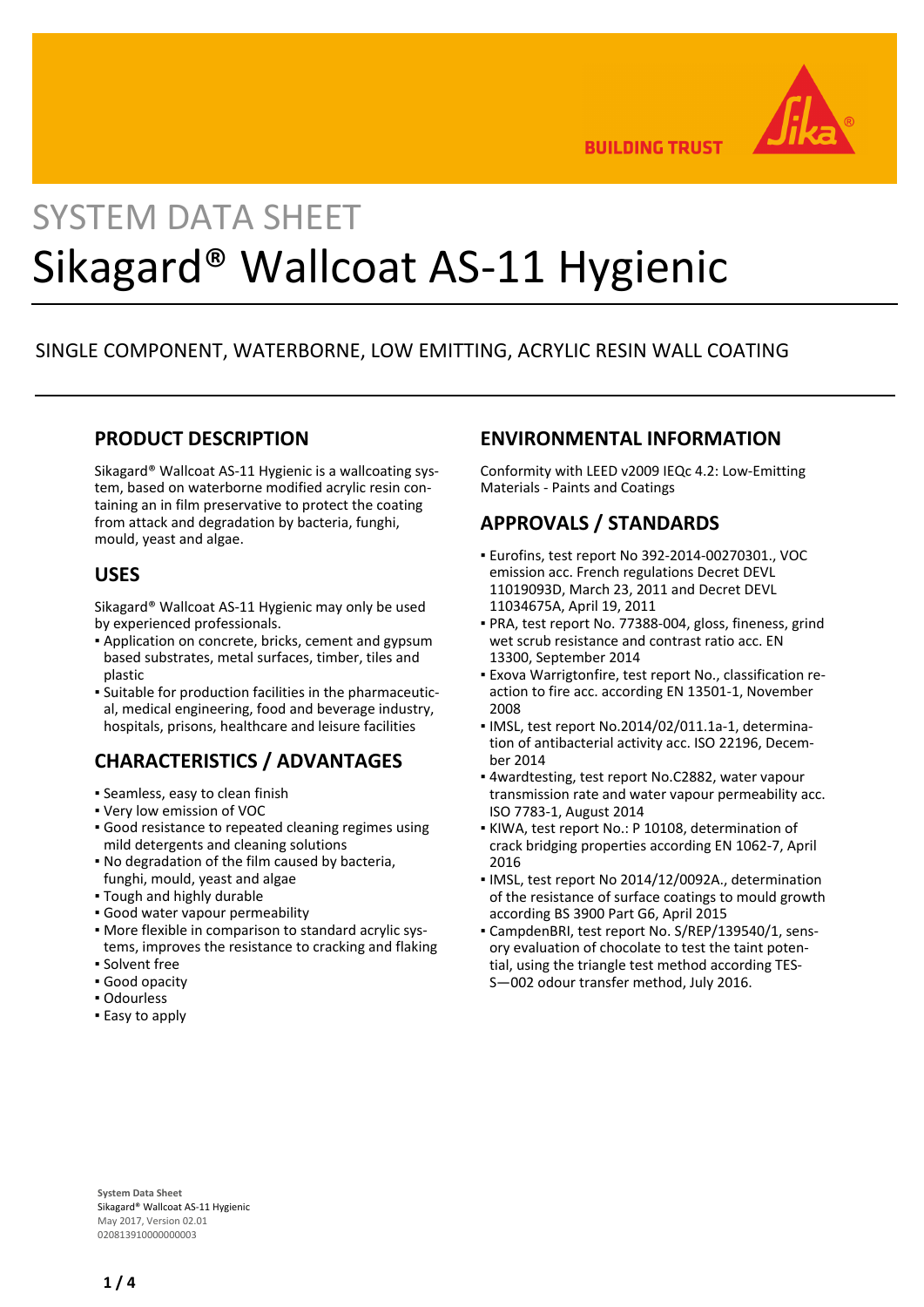**System Structure Sikagard® Wallcoat AS-11 Hygienic**

|                               | Layer                                       | Product                                                                      |
|-------------------------------|---------------------------------------------|------------------------------------------------------------------------------|
|                               | 1. Primer / Base coat                       | Sika® Bonding Primer + Sikagard®-<br>403 W/<br>Sikagard®-403 W + 5% wt water |
|                               | 2. Top coat                                 | Sikagard®-403W                                                               |
| <b>Chemical base</b>          | Acrylic Copolymer Dispersion, waterborne    |                                                                              |
| Appearance                    | matt                                        |                                                                              |
| Colour                        | standard colour: white<br>others on request |                                                                              |
| <b>Nominal Thickness</b>      | 200 μm-250 μm                               |                                                                              |
| <b>TECHNICAL INFORMATION</b>  |                                             |                                                                              |
| <b>Tensile Strength</b>       | $~2.8$ N/mm <sup>2</sup>                    | (EN ISO 527-3)                                                               |
| <b>Elongation at Break</b>    | $^{\sim}$ 90 %                              | (EN-ISO 527-3)                                                               |
| <b>Crack Bridging Ability</b> | class A2 (up to 0.28mm)                     | (EN 1062-7)                                                                  |
| <b>Reaction to Fire</b>       | B-s1, d0                                    | (EN 13501-1)                                                                 |



**System Data Sheet** Sikagard® Wallcoat AS-11 Hygienic May 2017, Version 02.01 0208139100000000003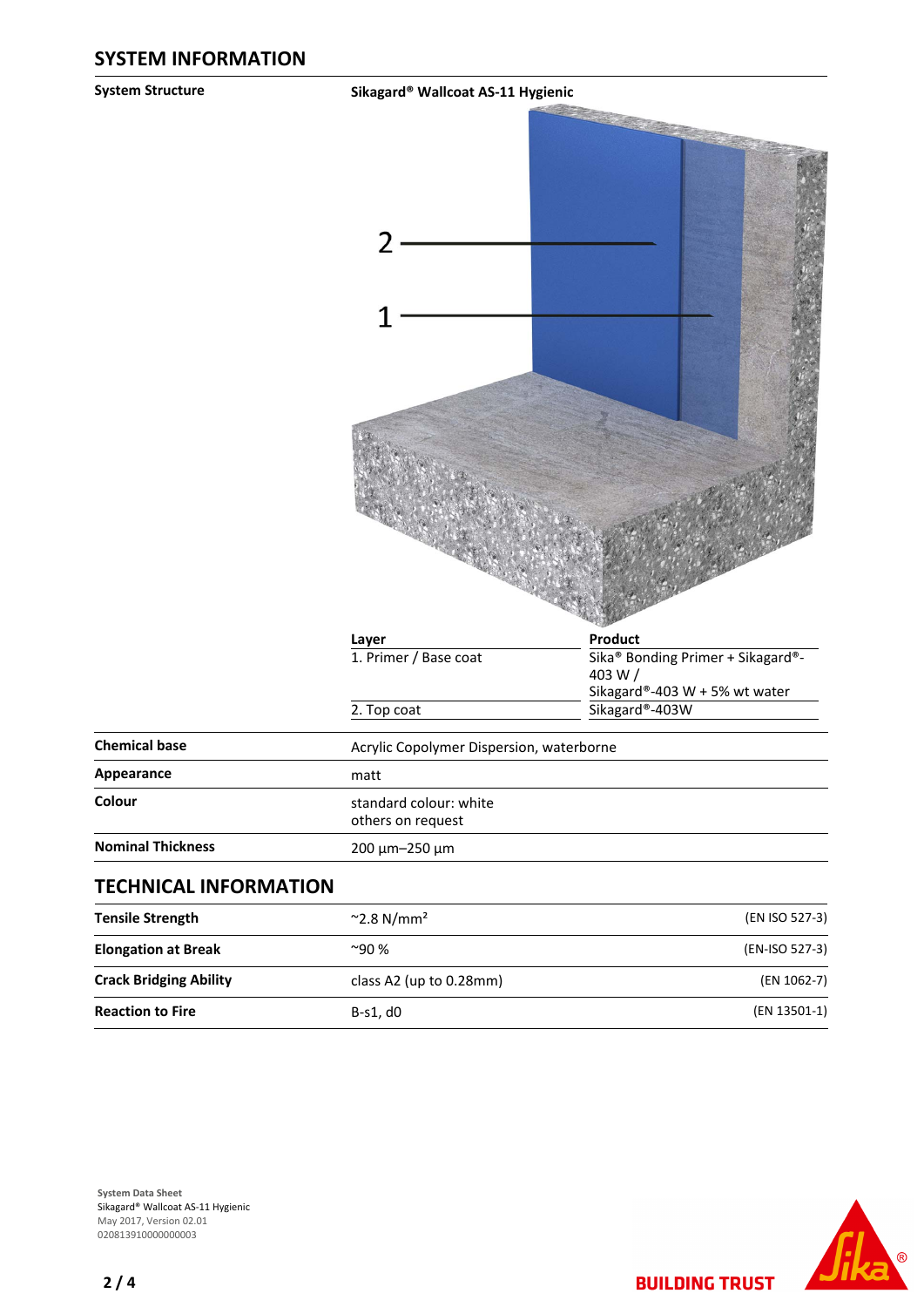**Chemical Resistance** Good resistance to mild acids, alkalis, cleaning agents and disinfectants. Please contact local Sika technical service for specific information. Disinfection with Hydrogen Peroxide Vapor:

- Resistant when using STERIS VHP technology
- Resistant to PEA vaporisation technology according test report PEA, max. 5 hours
- Resistant when using Oxypharm vaporiser NOCOSPRAY® with the follow-▪ ing set-up:

|                                   | $11.72$ and $1.72$                             |                                                    |                                                                                                                            |                             |  |
|-----------------------------------|------------------------------------------------|----------------------------------------------------|----------------------------------------------------------------------------------------------------------------------------|-----------------------------|--|
| $(6 \%)$                          | <b>Disinfectant</b>                            | Concentration<br>$3 \text{ ml/m}^3$ (2)<br>cycles) | Setting at vapor- Contact time<br>iser<br>$20m3$ (1.5 min<br>vaporisation)<br>45m <sup>3</sup> (5 minutes<br>vaporisation) | 30 min<br>$30 \text{ min}$  |  |
|                                   | NOCOLYSE <sup>®</sup> Mint 1 ml/m <sup>3</sup> |                                                    |                                                                                                                            |                             |  |
|                                   | NOCOLYSE <sup>®</sup><br>ONE Shot (12 %)       |                                                    |                                                                                                                            |                             |  |
|                                   | NOCOLYSE <sup>®</sup><br>Food (7.9 %)          | $1 \text{ ml/m}^3$                                 | $20m3$ (1.5)<br>minutes vapor-<br>isation                                                                                  | 30 min                      |  |
|                                   | NOCOLYSE <sup>®</sup><br>Food (7.9 %)          | 5 ml/ $m3$                                         | 75m <sup>3</sup> (5 minutes<br>vaporisation)                                                                               | 60 min                      |  |
| <b>Water Vapour Transimission</b> | 37.5 $g/m^2$ per 24 hours                      |                                                    |                                                                                                                            | (EN ISO 7783-1 dish method) |  |

#### **APPLICATION INFORMATION**

| Consumption                       | Sika <sup>®</sup> Bonding Primer<br>Sikagard®-403w |                                                                                                                                                   | $\sim$ 0.10 kg/m <sup>2</sup> per layer<br>$\sim$ 0.25 kg/m <sup>2</sup> per layer /<br>$\sim$ 0.19 l/m <sup>2</sup> per layer |  |  |
|-----------------------------------|----------------------------------------------------|---------------------------------------------------------------------------------------------------------------------------------------------------|--------------------------------------------------------------------------------------------------------------------------------|--|--|
| <b>Product Temperature</b>        | +8 °C min. / +30 °C max.                           |                                                                                                                                                   |                                                                                                                                |  |  |
| <b>Ambient Air Temperature</b>    |                                                    | +8 °C min. / +35 °C max.                                                                                                                          |                                                                                                                                |  |  |
| <b>Relative Air Humidity</b>      | $< 80\%$                                           |                                                                                                                                                   |                                                                                                                                |  |  |
| <b>Dew Point</b>                  |                                                    | Beware of condensation!<br>The substrate temperature and uncured material must be at least 3 °C<br>above dew point to reduce risk of condensation |                                                                                                                                |  |  |
| <b>Substrate Temperature</b>      |                                                    | +8 °C min. / +35 °C max.                                                                                                                          |                                                                                                                                |  |  |
| <b>Waiting Time / Overcoating</b> |                                                    | Between application of first to second layer allow:                                                                                               |                                                                                                                                |  |  |
|                                   | <b>Temperature</b>                                 | <b>Minimum</b>                                                                                                                                    | <b>Maximum</b>                                                                                                                 |  |  |
|                                   | +10 °C                                             | 4 h                                                                                                                                               | 7 d                                                                                                                            |  |  |
|                                   | +20 °C                                             | 2 h                                                                                                                                               | 7 d                                                                                                                            |  |  |
|                                   | +30 °C                                             | 1 h                                                                                                                                               | 7 d                                                                                                                            |  |  |

#### **PRODUCT INFORMATION**

| Packaging                 | $5.00 L = 6.60 kg$ drums<br>15.00 L = 19.80 kg drums                                                                                                |
|---------------------------|-----------------------------------------------------------------------------------------------------------------------------------------------------|
| <b>Shelf Life</b>         | 12 months                                                                                                                                           |
| <b>Storage Conditions</b> | Store product properly in closed, sealed and undamaged packaging in dry<br>conditions at temperatures between +5 °C and +25 °C. Protect from frost. |

#### **MAINTENANCE**

#### **CLEANING**

Clean all tools with water immediately after use. Hardened and/or cured material can only be removed mechanically

## **LIMITATIONS**

- Substrate shall be visible damp free
- **Freshly applied Sikagard® Wallcoat AS-11 Hygienic** shall be protected from damp, condensation and water for at least 24 h
- Always ensure adequate fresh air ventilation while application and curing

**BUILDING TRUST** 

**System Data Sheet** Sikagard® Wallcoat AS-11 Hygienic May 2017, Version 02.01 020813910000000003